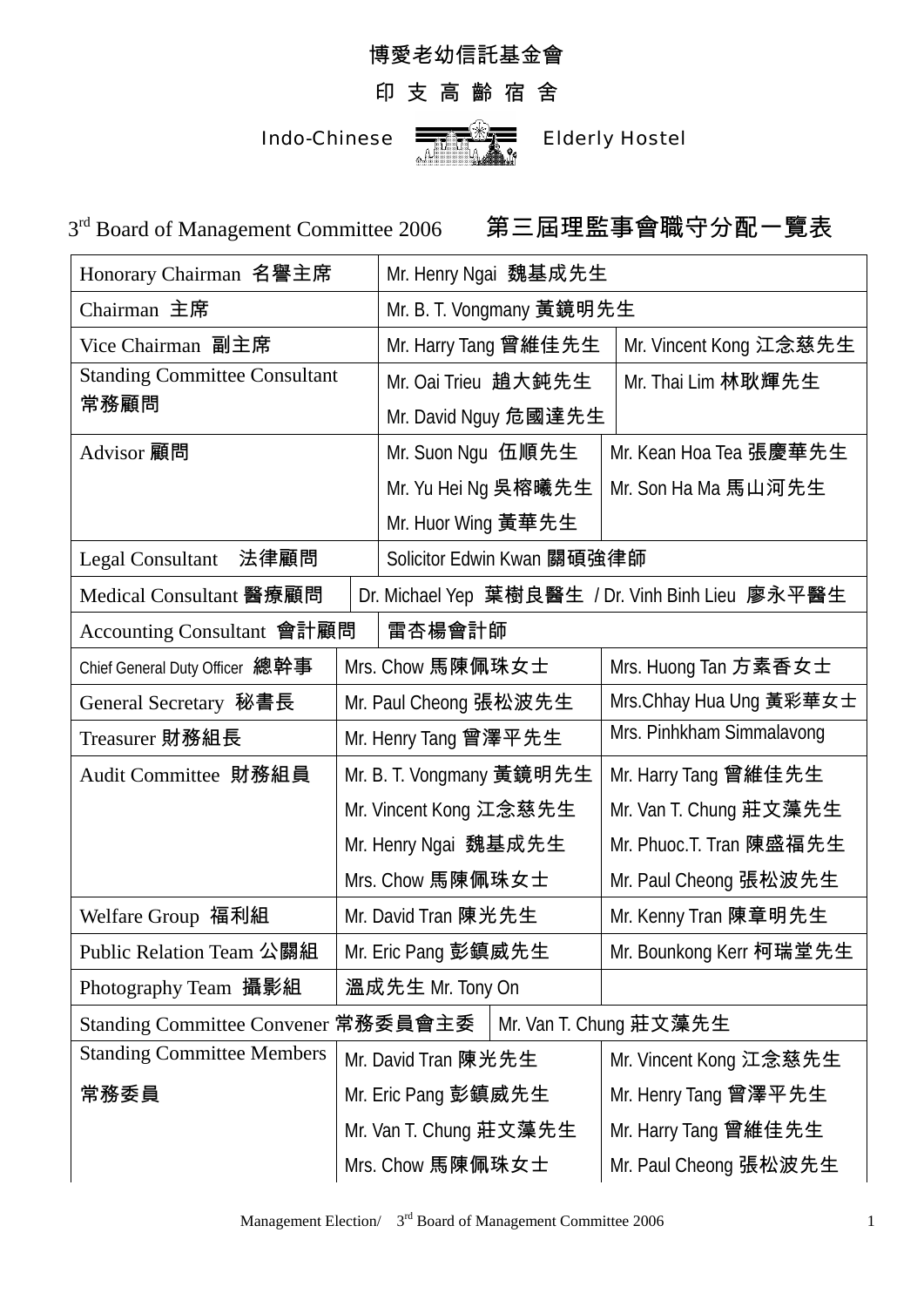|                              | Mr. Bounkong Kerr 柯瑞堂先生<br>Mrs. Huong Tan 方素香女士 | Mr. Ngin Suor Lim 林銀山先生<br>Mrs. Pinhkham Simmalavong |
|------------------------------|-------------------------------------------------|------------------------------------------------------|
| <b>Development Committee</b> | Dr. Peter Won 黃肇強醫生                             | 主任委員                                                 |
| 擴建委員會                        | Mr. Henry Ngai 魏基成先生                            | Mr. Harry Tang 曾維佳先生                                 |
|                              | Mr. Thai Lim 林耿輝先生                              | Mr. Vincent Kong 江念慈先生                               |
|                              | Mr. Paul Cheong 張松波先生                           |                                                      |

| Hostel Management Committee 宿舍管理委員會 |                          |  |                           |  |
|-------------------------------------|--------------------------|--|---------------------------|--|
| Chairman 主席                         | Mr. B. T. Vongmany 黃鏡明先生 |  |                           |  |
| Vice Chairman 副主席                   | Mr. Harry Tang 曾維佳先生     |  | Mr. Vincent Kong 江念慈先生    |  |
| Standing Committee Convener 常務委員會主任 |                          |  | Mr. Van T. Chung 莊文藻先生    |  |
| Supervisory Member 監委               | Mr. Phuoc.T. Tran 陳盛福先生  |  |                           |  |
| Chief General Duty Officer 總幹事      | Mrs. Chow 馬陳佩珠女士         |  |                           |  |
| Treasurer 財政                        | Mr. Henry Tang 曾澤平先生     |  | Mrs. Pinhkham Simmalavong |  |
| Secretary 秘書                        | Mr. Paul Cheong 張松波先生    |  |                           |  |
| Resident representative 住客代表        | Care Manager             |  |                           |  |

| Advisory Committee 審批小組 |                          |                         |  |
|-------------------------|--------------------------|-------------------------|--|
| Members 委員              | Mr. B. T. Vongmany 黃鏡明先生 | Mr. Phuoc.T. Tran 陳盛福先生 |  |
|                         | Mr. Harry Tang 曾維佳先生     | Mr. Van T. Chung 莊文藻先生  |  |
|                         | Mrs. Chow 馬陳佩珠女士         | Mr. Henry Tang 曾澤平先生    |  |

| Supervisory Committee 第三屆監察委員會 |                         |                        |  |
|--------------------------------|-------------------------|------------------------|--|
| Chief Supervisor 監事長           | Mr. Phuoc.T. Tran 陳盛福先生 |                        |  |
| Deputy Supervisor 副監事長         | Mr. Wai Kau Chan 陳緯球先生  |                        |  |
| Supervisors 監察委員               | Mr. Som Sak Ma 馬漢欽先生    | Mr. Q. V. Truong 張文光先生 |  |
|                                | Mr. Kian Seng Lee 李建成先生 | Ms Anna Nguy 林月明女士     |  |

Management Election/  $3<sup>rd</sup>$  Board of Management Committee 2006 2